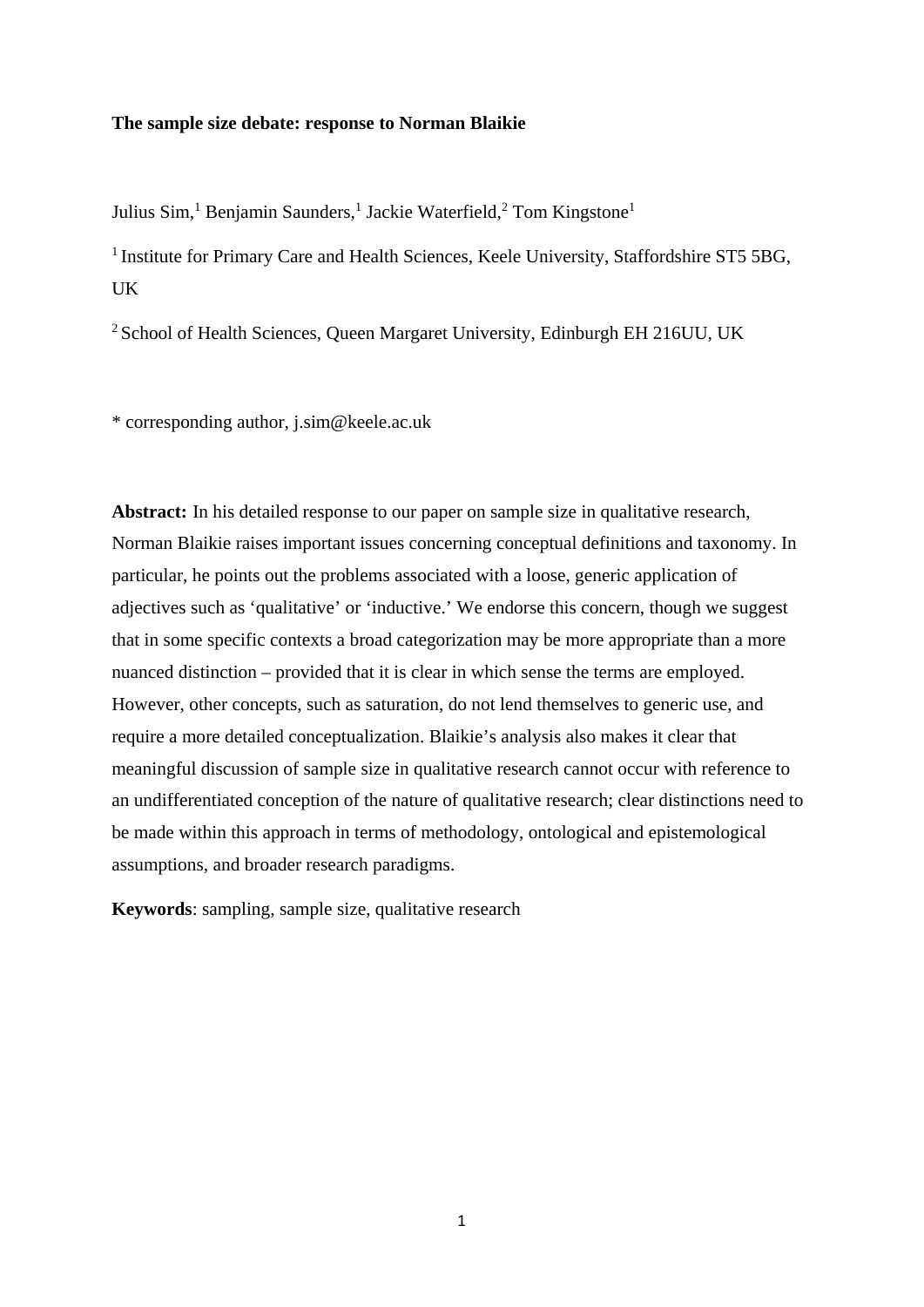In his response (Blaikie, 2018) to our paper (Sim *et al*, 2018), Norman Blaikie raises a number of important issues that are relevant not only to the issue of sample size but also to how we think about social research more broadly. Much of his discussion centres on issues of definition or taxonomy, and our rejoinder will take these as its primary focus.

We agree that, as a term that strictly applies at the level of data, the use of 'qualitative' as a form of synecdoche to denote a broader research approach, or as a form of metonymy to describe researchers who carry out such research, is in some respects problematic. It obscures the interplay between design, data collection, data analysis and theorizing, and thereby tends to homogenize research approaches that, whilst lying within a particular broad tradition, are different in important ways in terms of both their methodology and their underlying philosophical assumptions. Furthermore, classifying research as either qualitative or quantitative tends to reinforce the view that these are irreconcilable polar opposites. In our view, a classification of research on the basis of the research question, as being either 'exploratory', 'descriptive' or 'explanatory' (Sim and Wright, 2000; Robson, 2002), provides a clearer and more discriminating understanding of different approaches to research.

However, terminology needs to be matched to the context in which it is used. Provided that it does not give rise to serious misconceptions, a somewhat crude classification (such as qualitative versus quantitative) may sometimes be more helpful in the circumstances and for the audience concerned than a subtler one (such as exploratory versus descriptive versus explanatory), particularly where the aim is to encourage a broad audience of researchers to engage with these issues and to think more carefully about the implications for their own research. In a similar way, our characterization of grounded theory as broadly inductive (Sim *et al*, 2018) is, we believe, probably sufficient in terms of framing the discussion on sample size, even though a full account of the process of analysis in grounded theory would need to consider an abductive as well as an inductive logic, particularly if wishing to describe different phases of the analysis or to contrast the different approaches within grounded theory (Charmaz 2009; Reichertz, 2007). We would not wish, however, to suggest that an inductive logic 'incorporates' an abductive logic – rather, that each of these shares a broad conception of the relationship between data and theory, implicit in Blaikie's definition of these terms.

The issue of themes is another case in point. In defining a theme, Braun and Clarke (2006 p. 82) state that it 'captures something important about the data in relation to the research question, and represents some level of *patterned* response or meaning within the data set'

2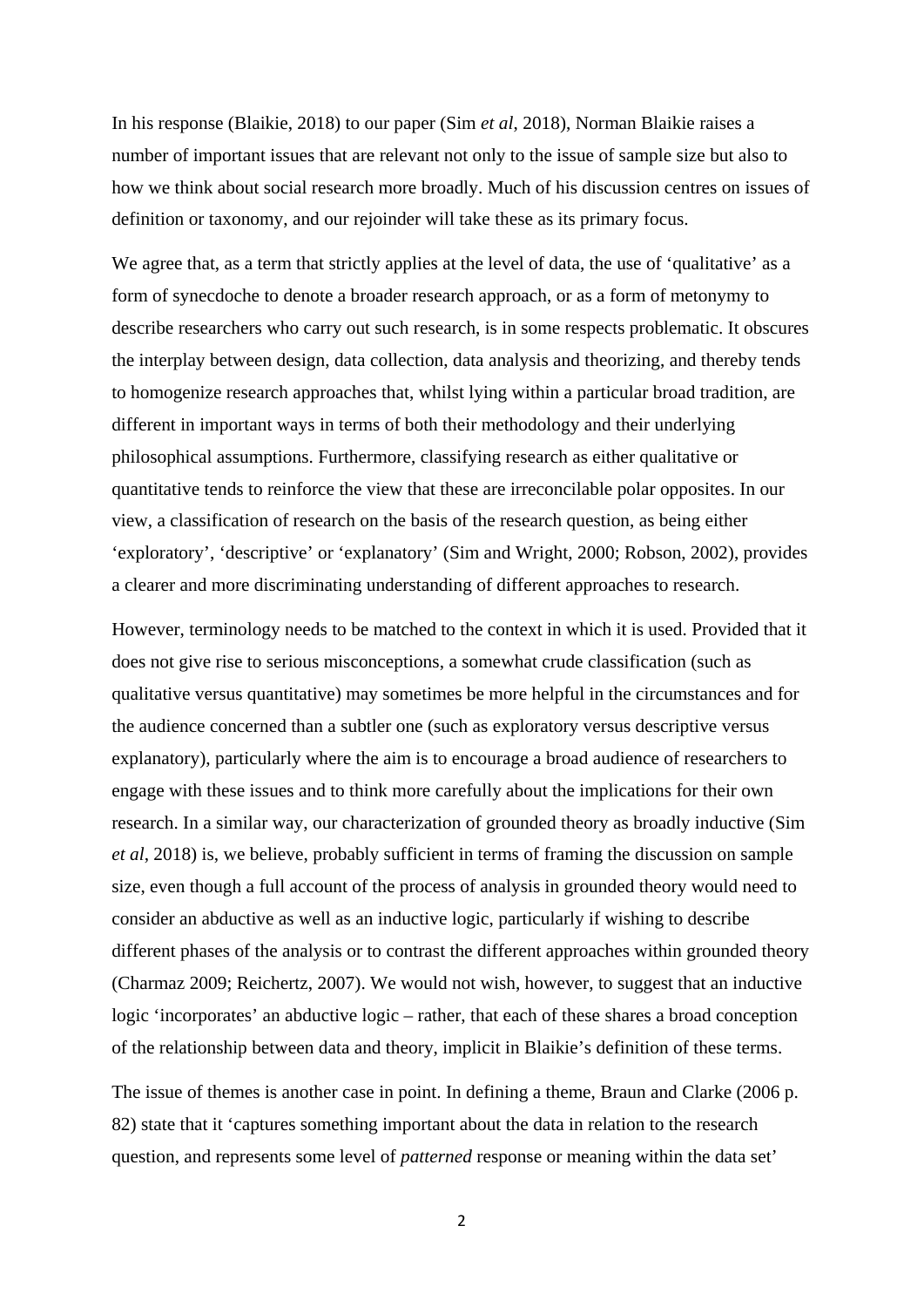(original emphasis). As these authors indicate, thematic analysis, defined in this broad manner, may be associated with a variety of modes of analysis, and 'theme' may therefore be used as quite a generic term. However, Braun and Clarke (2006) proceed to describe a particular approach to thematic analysis that has distinct characteristics, and differs in certain important respects from the forms of thematic analysis described by Boyatzis (1998) and Guest, MacQueen and Namey (2012). The specificity with which thematic analysis needs to be defined is, again, related to the context of its use.<sup>1</sup>

In contrast to the above examples, however, is the concept of saturation. Blaikie (2018) gives a clear description of what he understands by saturation in the context of sampling for typological analysis. Such specificity is crucial, as the different ways in which saturation is conceptualized have important implications for its use (Saunders et al, 2017); accordingly, the generic use of this term has little to recommend it.<sup>2</sup>

Another key message to be drawn from Blaikie's (2018) discussion is that questions of sample size – and those relating to other aspects of methodology – cannot be settled by reference to an undifferentiated conception of what constitutes 'qualitative' research.<sup>3</sup> Within this tradition of research, there are important distinctions in terms of methodology, ontological and epistemological assumptions, and broader research paradigms.<sup>4</sup> As we have tried to indicate in our paper (Sim *et al*., 2018), choices regarding sample size must take account of, for example, whether a phenomenological or an ethnographic methodology is employed, or whether analysis is based on the principles of interpretive phenomenological analysis (Smith, Flowers & Larkin, 2009) or qualitative content analysis (Schreier, 2014).

Not only is 'qualitative' research often viewed in undifferentiated terms, but it is also prone to certain unwarranted conjunctions – for example, that it is necessarily idiographic and averse to any form of generalization, or that it must be concerned with an interpretive understanding, or that if it is indeed taking an interpretive stance, focusing on subjective meanings, the phenomenon that it studies cannot be a natural kind but must in some sense be socially constructed, or that hypotheses are necessarily incompatible with this type of research. To take the last two of these claims, a study that seeks, for example, to gain an interpretive understanding of the subjective experience of living with diabetes is not thereby committed to regarding this condition as a social construct rather than a 'real' disease. Equally, as Blaikie (2018) suggests, hypotheses may feature in 'qualitative' research. When they do, however, it is likely to be in a very different way from their role in studies where

3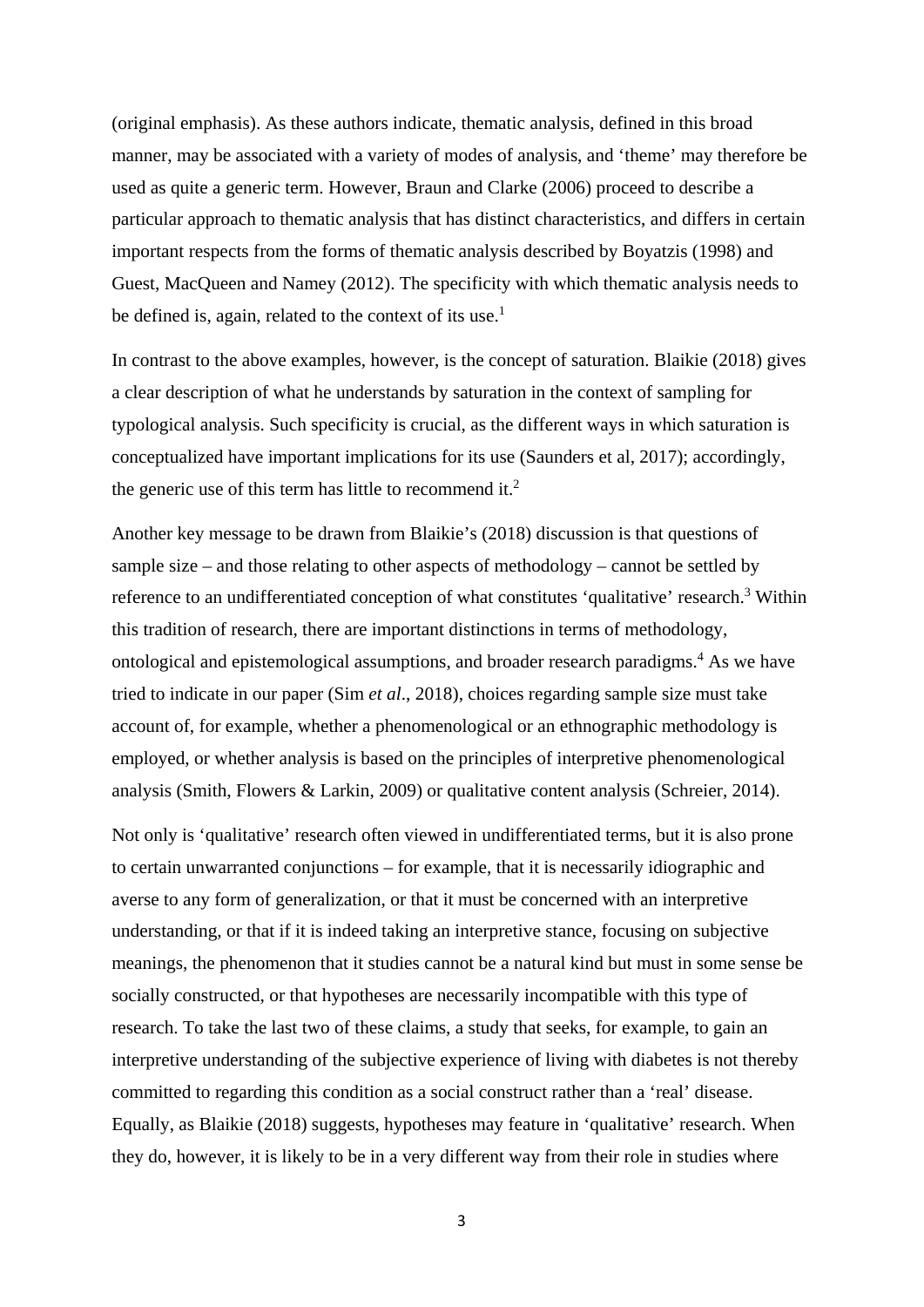statistical hypothesis-testing is the driving force behind design and analysis (Mead, 1988). Thus, the process of constant comparison during coding and category formation within grounded theory can be viewed in terms of testing certain emergent hypotheses (Glaser & Strauss, 1967), but in a radically different way from the testing of *a priori* hypotheses in research based on the hypotheticodeductive model.

In closing, we reiterate our agreement with Blaikie regarding the problems of considering 'qualitative' research in a manner that is in one sense very broad, but that also assumes narrow associations with specific logics of inquiry. However, whilst clearly important in the sample size debate, this issue opens up a much wider discussion. We naturally welcome this discussion, but would re-emphasize the context in which terminology is used, and the need to consider whether or not a particular term lends itself to being employed generically. This is not to suggest that misconceptions in the use of terms such as 'qualitative' should go unchallenged; but perhaps we should pick our battles one at a time. For the specific purposes of articulating the primary argument in our paper – that defining sample size *a priori* in research that 'adopts a logic of inquiry in which knowledge evolves as an outcome of an iterative process' (Blaikie, 2018) is in essence illogical – we would suggest that the term 'qualitative', and a somewhat simplified distinction between 'inductive' and 'deductive', are perhaps appropriate here. At the same time, we believe that discussing sample size in relation to a loosely defined conception of saturation is unhelpful and misguided. As these debates progress, and, optimistically, some of the more problematic assumptions we identified concerning sample size become less prevalent, perhaps then we can begin to challenge thinking around this terminology more fully. So, picking up on Blaikie's (2018) closing sentence, whilst we agree that caution must be taken in the use of 'qualitative' in sample size discussions, perhaps we need not go so far as to leave it out entirely.

4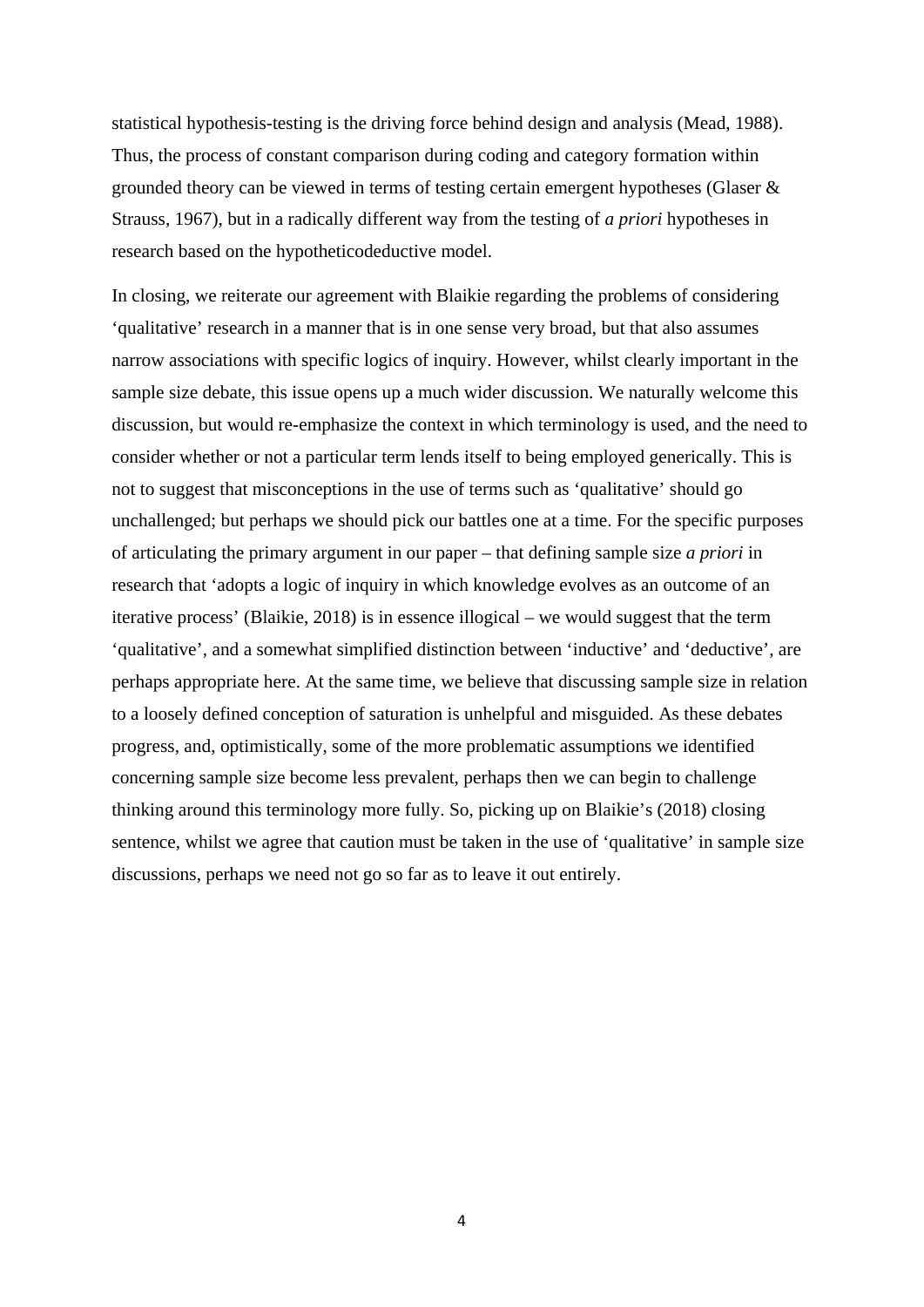<sup>2</sup> Perhaps more pernicious is where crude terminology or classifications are used in a misleading way. Describing 'quantitative' research as positivist, often as a mark of opprobrium, overlooks the fact that such research need not embody all of the classic assumptions of positivism – in particular, its hostility to theoretical entities (Hacking, 1983).

<sup>3</sup> We follow Blaikie's (2018) use of inverted commas to signal reservations as to the use of this term. We would also note, however, that this might well be an occasion where the broad use of the terms 'qualitative' (or 'quantitative') is not out of place.

4 Blaikie and Priest (2017) provide detailed discussion of neo-positive, interpretive and critical realist paradigms, arguing that whilst such paradigms are unavoidable in social research, exclusive loyalty to just one paradigm is unnecessary.

## **References**

Blaikie, N. (2018). Confounding issues related to determining sample size in qualitative research. *International Journal of Social Research Methodology, XX,* xxx–xxx.

Blaikie, N. and Priest, J. (2017). *Social research: Paradigms in action*. Cambridge: Polity Press.

- Boyatzis, R.E. (1998). *Transforming qualitative information: Thematic analysis and code development*. Thousand Oaks: Sage.
- Braun, V. & Clarke, V. (2006) Using thematic analysis in psychology. *Qualitative Research in Psychology*, *3*, 77–101.
- Charmaz, K. (2009). Shifting the grounds: constructivist grounded theory methods. In J.M. Morse, P.N. Stern, J. Corbin, B. Bowers, K. Charmaz & A.E. Clarke (Eds.) *Developing grounded theory: The second generation* (pp. 127–154)*.* Walnut Creek, CA: Left Coast Press.
- DeSantis, L., & Ugarriza, D.N. (2000). The concept of theme as used in qualitative nursing research. *Western Journal of Nursing Research, 22*, 351–372.
- Glaser, B. G. & Strauss, A. L. (1967). *The discovery of grounded theory: Strategies for qualitative research*. Chicago: Aldine.

<sup>1</sup> DeSantis and Ugarriza (2000 p. 369) express concern at the 'varied and imprecise use of the term theme as it is applied from one qualitative research method to another.' The imprecision they refer to is indeed problematic, but whilst we might expect consistency in the use of 'theme' within a particular method, variation in use across different methods may simply reflect underlying differences in such methods.